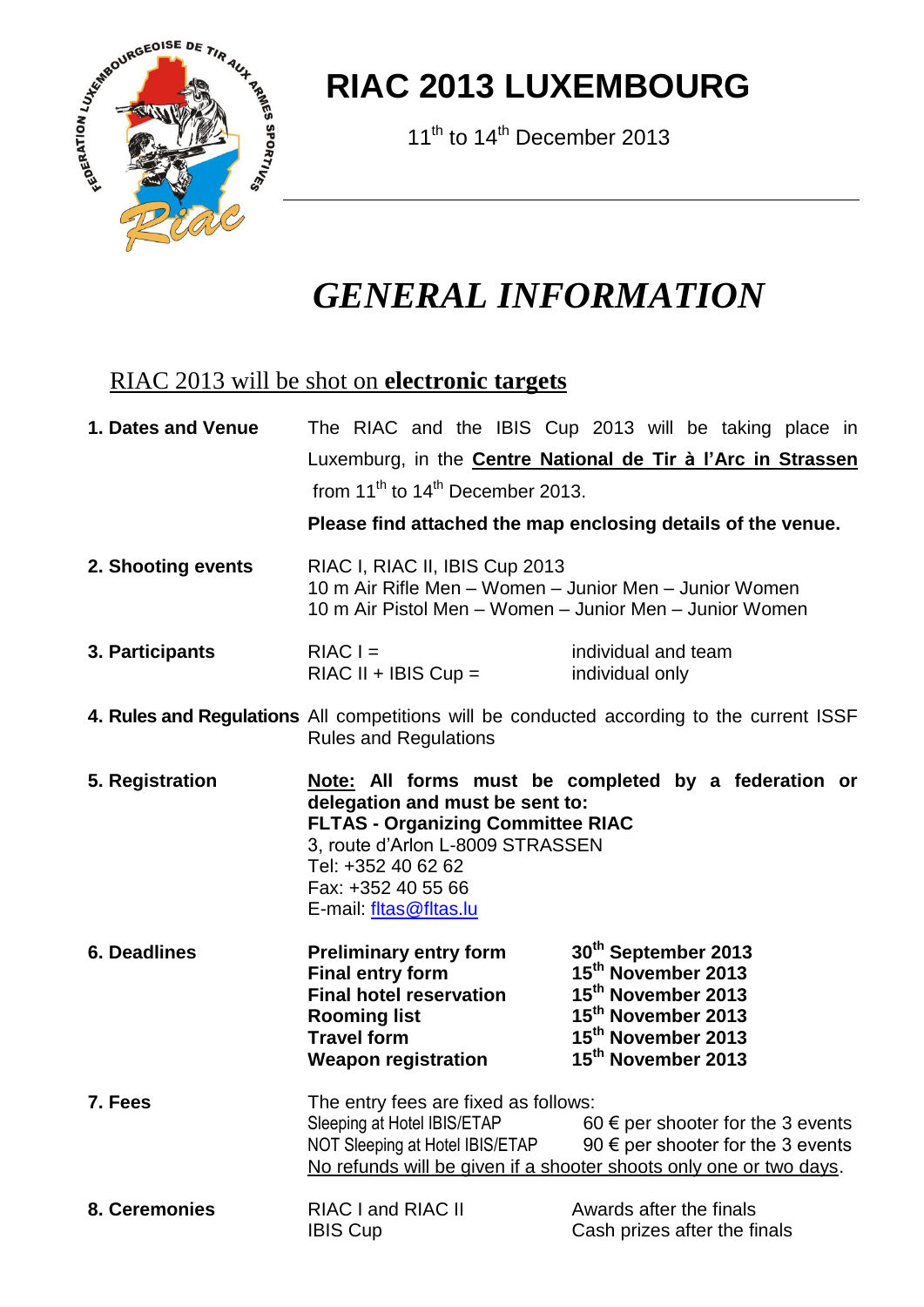**9. Accommodation** The Organizing Committee has arranged the official hotels for all the participating teams at a preferential price at the: **Hotel IBIS Luxembourg-Airport**, route de Trèves, L-2632 Findel Tel. +352-43 88 01 Fax : +352-43 88 02 Single room 67€ breakfast included Double room 87€ breakfast included Triple room 95 € breakfast included **Hotel IBIS-Budget Luxembourg-Airport**, route de Trèves, L-2632 Findel Tel. +352-43 88 01 Fax : +352-43 88 02 Single room 56€ breakfast included Double room 63€ breakfast included Triple room 70 € breakfast included **The hotel reservation must be made through the Organizing Committee 10. Meals** A catering service will be available at the shooting range where lunch can be bought at moderate prices. (It is important to order lunch the previous day). Apart from the menus offered by the catering service, there will also be sandwiches available for purchase. **Hotel IBIS will offer special menus for dinner at 20 € without drinks (3 starters/3 main courses/3desserts) 11. RIAC Party** The RIAC Party 2013 will take place at the shooting range, Friday 13<sup>th</sup> December from 08.00 p.m. to 11.00 p.m. We offer cold and hot buffet at 25  $\epsilon$  without drinks. The shuttle-bus between the shooting range and the official hotel will run until 11.00 p.m. **12. Payment** The payment of the entry fees and hotel accommodation has to be made **cash in EUR** to the Organizing Committee upon arrival at the shooting range. **13. Local Transport** Transportation between the official hotels and the shooting range will be provided through shuttle-buses, during the training and competition days. 14. Technical Meeting The technical meeting will take place on 11<sup>th</sup> December 2013 at approximately 18.00 p.m. at the shooting range. **15. Weapon registration** Please fill in the weapons registration form only for your minor shooters and send it back before 15<sup>th</sup> November 2013. Forms have to be returned by this date to allow the FLTAS to provide the ministerial authorization which you need at customs, and send it back to you in time. **Please note that in Luxembourg minor shooters need ministerial authorization for air weapons.** Please also fill in the final travel form for **all** shooters who will arrive and/or depart at **Luxembourg airport**.